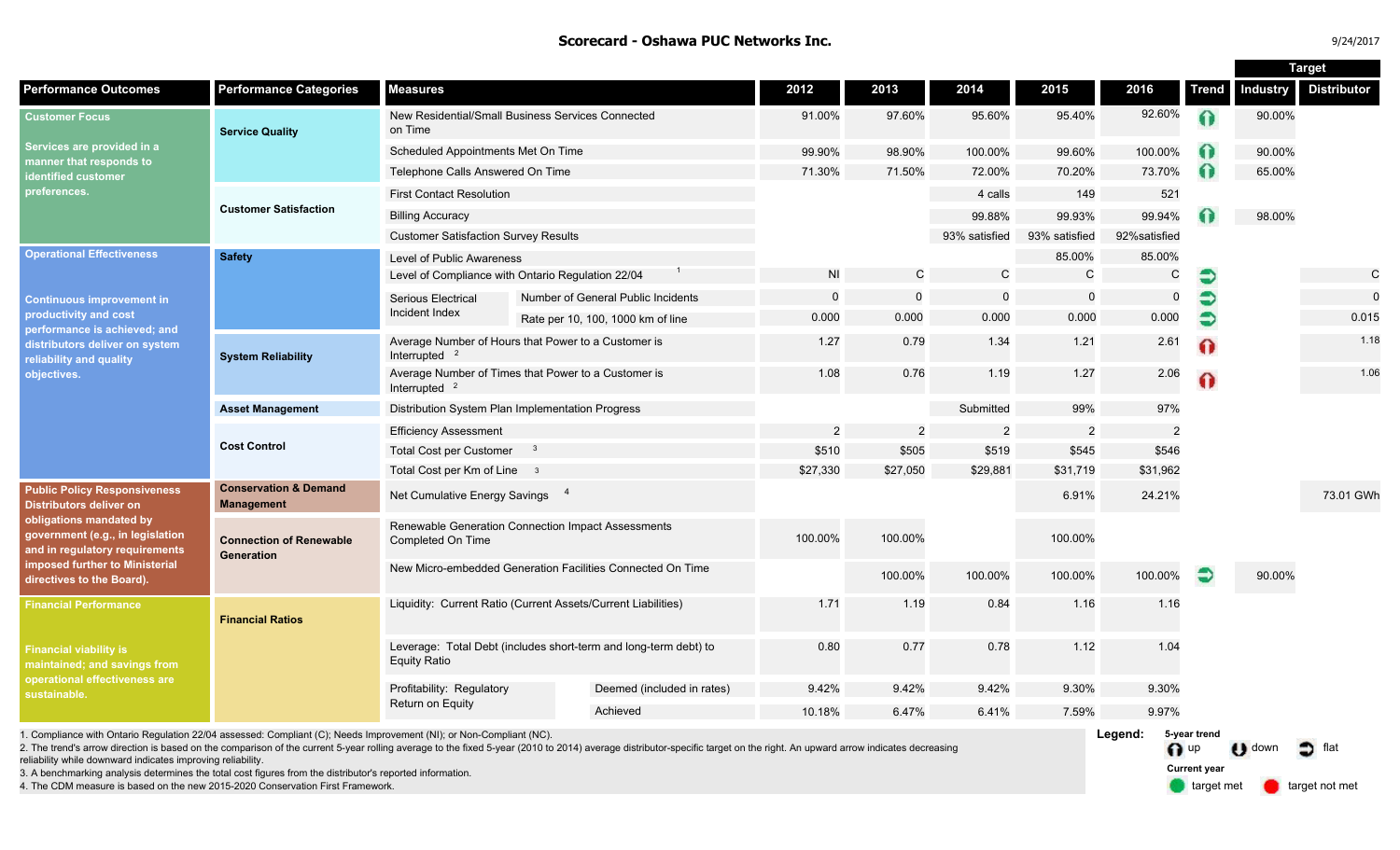# **2016 Scorecard Management Discussion and Analysis ("2016 Scorecard MD&A")**

The link below provides a document titled "Scorecard - Performance Measure Descriptions" that has the technical definition, plain language description and how the measure may be compared for each of the Scorecard's measures in the 2016 Scorecard MD&A: **http://www.ontarioenergyboard.ca/OEB/\_Documents/scorecard/Scorecard\_Performance\_Measure\_Descriptions.pdf** 

## **Scorecard MD&A - General Overview**

#### 0 **General Overview:**

In 2016, Oshawa PUC Networks Inc. (OPUCN) successfully met mandatory industry targets with the exception of System Reliability. We are pleased to provide the following detailed report with commentary for each specific target.

In 2017, the company expects to continue meeting or exceeding industry standards as set out in the Ontario Energy Board's (OEB) scorecard performance measures.

## **Service Quality**

#### 0 **New Residential/Small Business Services Connected on Time**

In 2016, OPUCN connected 92.60% of the 1,033 eligible low-voltage residential and small business customers (those utilizing connections under 750 volts) to its system within the five-day timeline prescribed by the OEB. OPUCN considers this service quality requirement as an important form of customer engagement as it is the utility's first opportunity to meet and/or exceed its customer's expectations. OPUCN's five-year history shows it has been consistently above the OEB mandated threshold, which is reflected in the level of customer satisfaction within OPUCN's territory.

### **Scheduled Appointments Met On Time**

OPUCN scheduled over 774 appointments to complete work requested by its customers in 2016. OPUCN met 100% of these appointments on time, which significantly exceeds the industry target of 90%. OPUCN continues to monitor its results to deliver timely service to Oshawa customers.

### **Telephone Calls Answered On Time**

In 2016, OPUCN customer contact center agents received close to 63,500 qualifying calls from its customers – over 244 calls per working day. Agents answered calls within 30 seconds 73.70% of the time. This result exceeds the OEB-mandated 65% target for timely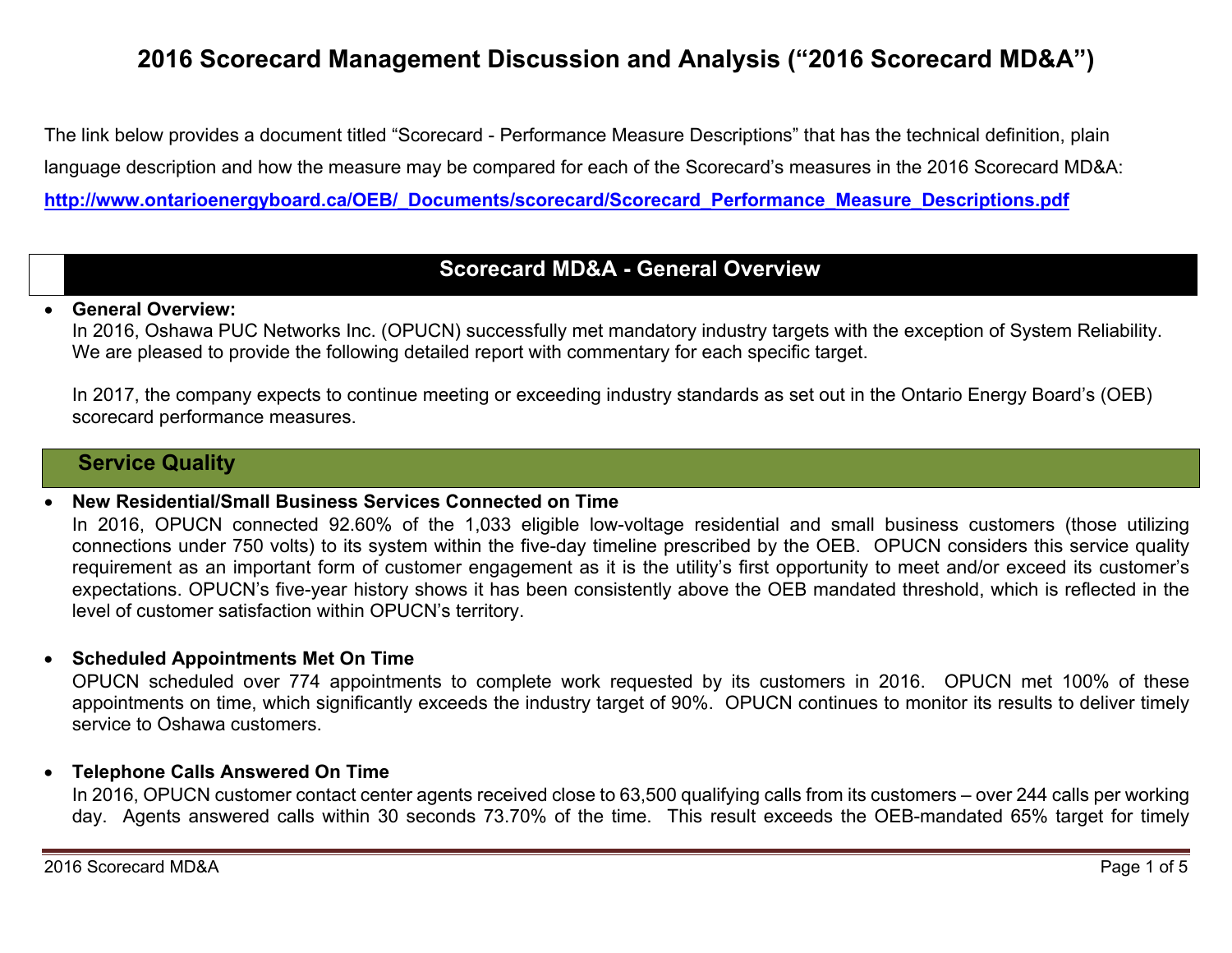response. In 2015, OPUCN rolled out a new website and access to social media sites Facebook and Twitter, to provide customers with additional means of communicating with us. This increase in our online presence offers customers with 24/7 service, addressing the most common customer inquiries and service needs without compromising quality or service excellence.

## **Customer Satisfaction**

#### 0 **First Contact Resolution**

In 2016, OPUCN tracked 521 calls where customers' questions were not resolved during their initial call and required a follow-up phone call or were escalated to a Team Leader, Supervisor or Manager. As noted above, OPUCN received close to 63,500 qualifying calls during the year.

### **Billing Accuracy**

For the period from January 1, 2016 to December 31, 2016, OPUCN issued over 684,000 bills and achieved a bill accuracy measure of 99.94%. This compares favorably to the prescribed OEB target of 98%.

#### $\bullet$ **Customer Satisfaction Survey Results**

In 2016 OPUCN engaged Simul Corporation to conduct a customer satisfaction survey. The findings from the annual survey results are utilized to make enhancements in processes, services and communications strategies throughout the organization. 92% of OPUCN's customers rated their experience with OPUCN as fairly satisfied to very satisfied. Satisfaction levels for OPUCN were 16% higher than the Ontario utility satisfaction results. Some examples of changes that have been made as a result of customer feedback in prior years include improvements in the telephone IVR system, increase in online presence through social media, and the implementation of an Outage Management System (OMS) which improves communication to customers experiencing an outage.

## **Safety**

#### 0 **Public Safety**

In May 2015, the OEB requested the implementation of a public safety measure for all Local Distribution Companies (LDCs). The OEB stated that the public safety metric will have the following components and will be included on the LDCs' annual scorecards:

- a) Component A Public Awareness of Electrical Safety
- b) Component B Compliance with Ontario Regulation 22/04
- c) Component C Serious Electrical Incident Index

#### o**Component A – Public Awareness of Electrical Safety**

Component A, Public Awareness of Electrical Safety, measures the level of awareness of key electrical safety precautions among the public within the electricity distributor's service territory, and the degree of effectiveness for distributors' activities on preventing electrical accidents.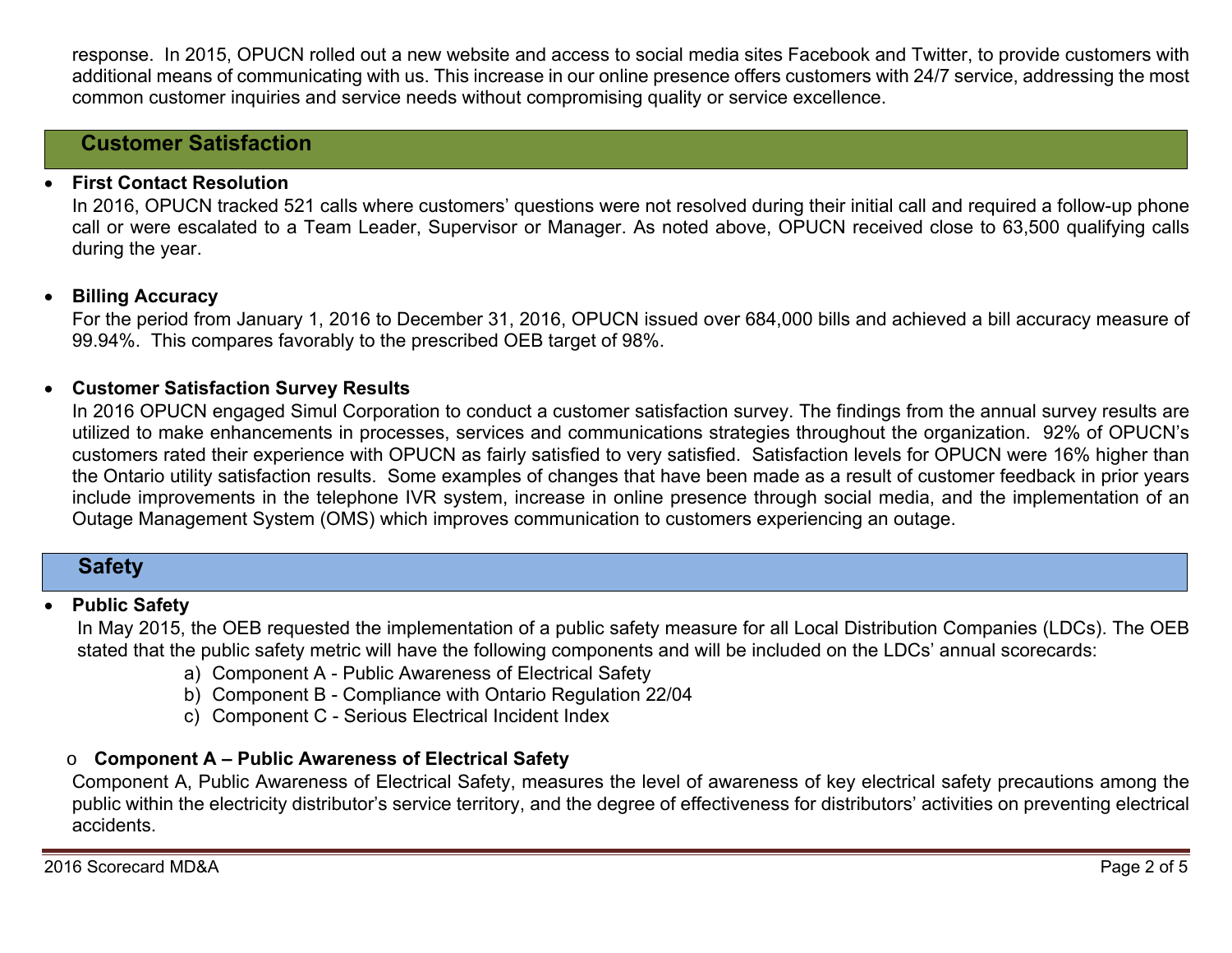In November 2015, the OEB requested that all LDCs carry out a survey using ESA's approved methodology and pre-formed set of questions, so that a final LDC Awareness Score (bound between 0-100%) can be calculated.

OPUCN, and 35 other utilities, engaged UtilityPULSE to administer the survey as well as calculate the final score. OPUCN's final public awareness index score was 85%. Based upon the survey results of the participants, OPUCN customer awareness index was higher than the average score of 82% for the utilities who engaged in the survey.

#### o**Component B – Compliance with Ontario Regulation 22/04**

Ontario Regulation 22/04 - *Electrical Distribution Safety* establishes objective based electrical safety requirements for the design, construction, and maintenance of electrical distribution systems owned by licensed distributors. Specifically, the regulation requires the approval of equipment, plans, specifications and inspection of construction before they are put into service.

> **Score** | Definition **C** Compliant - Fully or substantially meeting the requirements of Regulation 22/04. **NI Needs** Improvement - A failure to comply with part of Regulation 22/04; or - Non-pervasive failure to comply with adequate, established procedures for complying with Regulation 22/04. **NC** | Non-Compliance - A failure to comply with a substantial part of Regulation 22/04; or - Continuing failure to comply with a previously identified Needs Improvement item.

The definitions of a C, NI and NC score, as categorized by the ESA, are provided below;

OPUCN has been fully compliant with Ontario Regulation 22/04 (Electrical Distribution Safety) for the year 2016, achieving a score of C. OPUCN's continued achievement of compliance is due to our strong commitment to safety, and adherence to standards and company procedures & policies.

#### o**Component C – Serious Electrical Incident Index**

OPUCN reported no fatalities or other serious incidents due to contact with its infrastructure in 2016, thereby achieving a score of 0.000 for the Serious Electrical Incident Index per 1,000 km of line. In the first six (6) months of 2017, OPUCN is also pleased to report that there have been no serious electrical incidents.

OPUCN takes public safety in the vicinity of its distribution equipment very seriously, and regularly carries out activities to take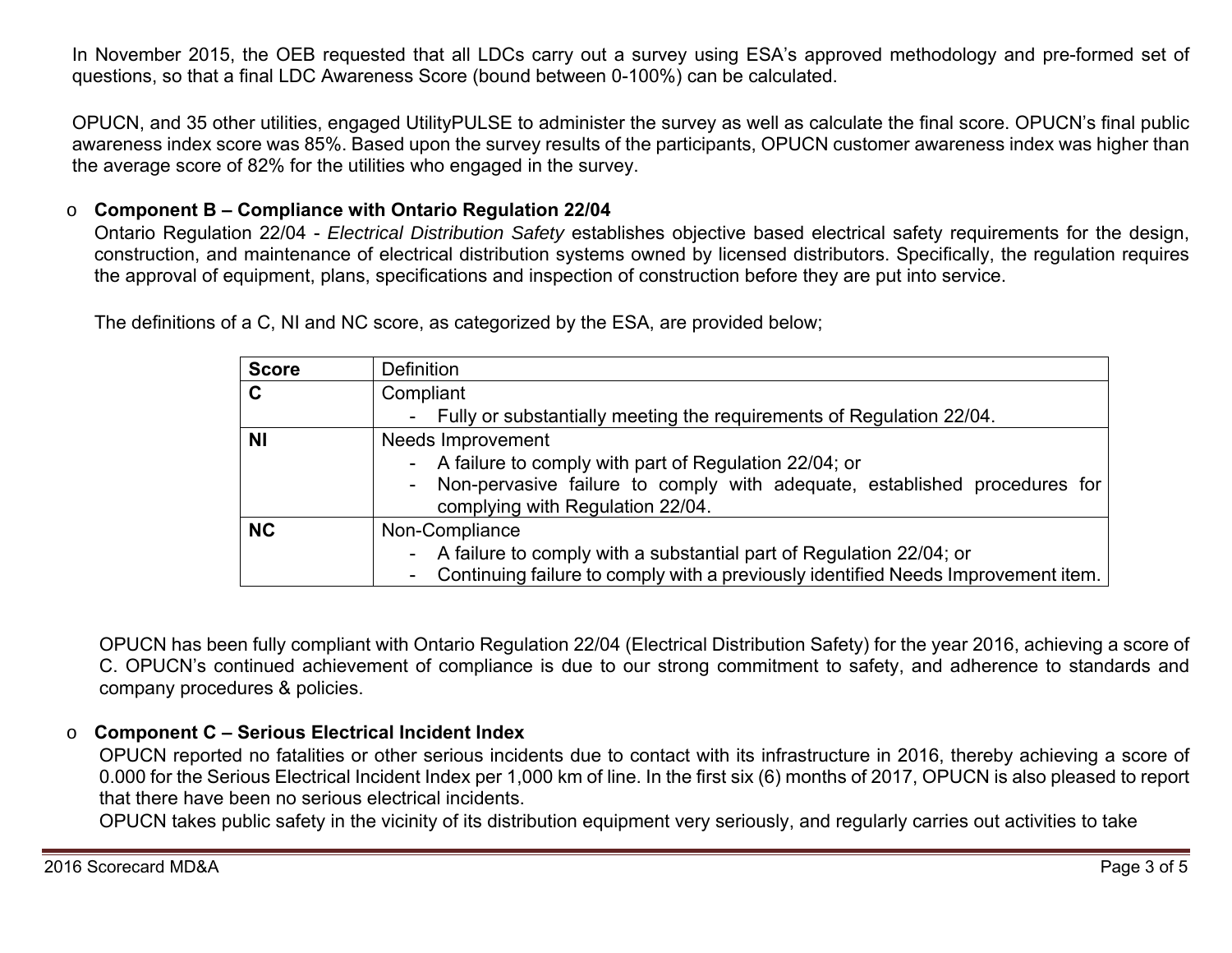prompt corrective action where potential public safety issues are identified. OPUCN achieved the Infrastructure Health & Safety Association's Certificate of Recognition™ (COR) and has done so for two consecutive years. The utility scored a near-perfect 98% in an audit conducted under the highest safety standard in the province. OPUCN is also a member in good standing with the Canada Safety Council. OPUCN promotes public safety messages through bill inserts, our website and social media so our customers stay informed.

# **System Reliability**

#### 0 **Average Number of Hours that Power to a Customer is Interrupted**

OPUCN's reported Average Number of Hours that Power to a Customer is Interrupted (i.e., duration excluding loss of supply) of 2.61 did not meet its target of 1.18 (based on a fixed five-year average performance from 2011 to 2015) and was higher than the previous year's result of 1.21.

OPUCN's result was negatively impacted by one major event; the second largest event in its history (largest event was the ice storm in 2013). On an adjusted basis, under the OEB's IEEE standard 1366 approach, the Average Number of Hours that Power to a Customer is Interrupted for 2016 would have been 1.05. Although the event was included in OPUCN's reported performance, the adjusted result represents an improvement over the prior year and would have resulted in OPUCN meeting its required target.

The number of outages has improved in the first 6 months of 2017 and is expected to meet target with the completion of planned capital investments to address the significant root outages. This includes continued rebuild of faulty and aged distribution infrastructure and optimization of the Outage Management System (OMS) and smart grid technologies. The OMS provides us with better visibility on the occurrence of system or customer outages and improves the communication to the customers experiencing an outage. It provides information regarding the outage area, number of customers affected and the anticipated outage response and restoration time.

#### 0 **Average Number of Times that Power to a Customer is Interrupted**

OPUCN's reported Average Number of Times that Power to a Customer is Interrupted (i.e., frequency excluding loss of supply) for 2016 was 2.06 compared to its target of 1.06 and previous year's performance of 1.27. OPUCN's performance was once again affected by the major event noted above. The adjusted Average Number of Times that Power to a Customer is Interrupted was 1.42 for 2016.

The frequency of outages has gradually increased in recent years as a result of the failure of aging infrastructure causing a high volume of service interruptions and OPUCN is currently implementing the distribution system plan to mitigate this. OPUCN's renewal of aged distribution assets is in progress to better improve the reliability performance indicators along with OPUCN's on-going coordination with Hydro One to ensure that Hydro One programs are directed at the most critical assets impacting service in Oshawa and to improve outages caused by loss of supply. OPUCN has also included in the planned capital investments the installation of additional equipment that will provide rapid isolation of fault to reduce the number of customers affected during an outage.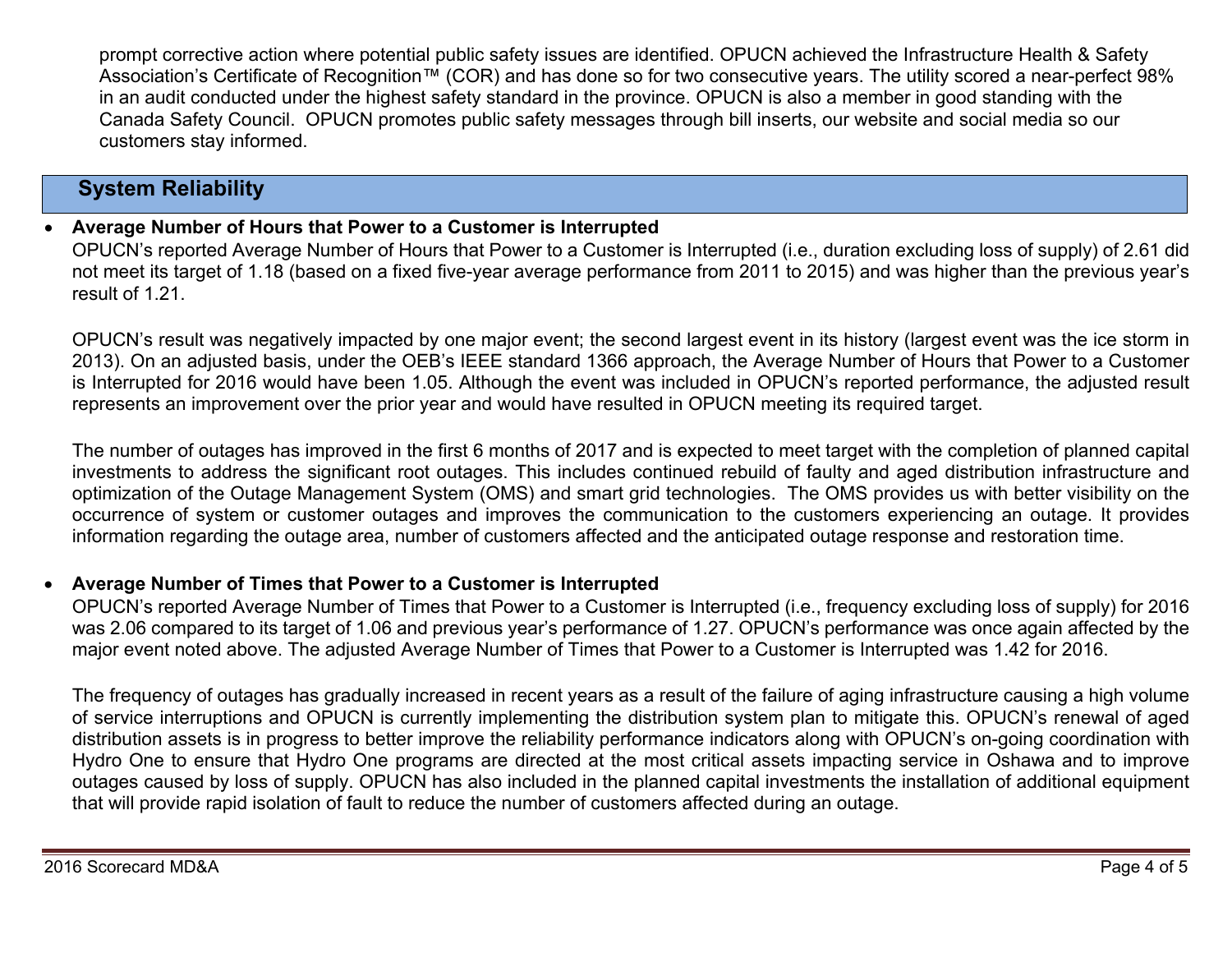### The graphs below summarize OPUCN last 5 years of reported SAIDI and SAIFI:



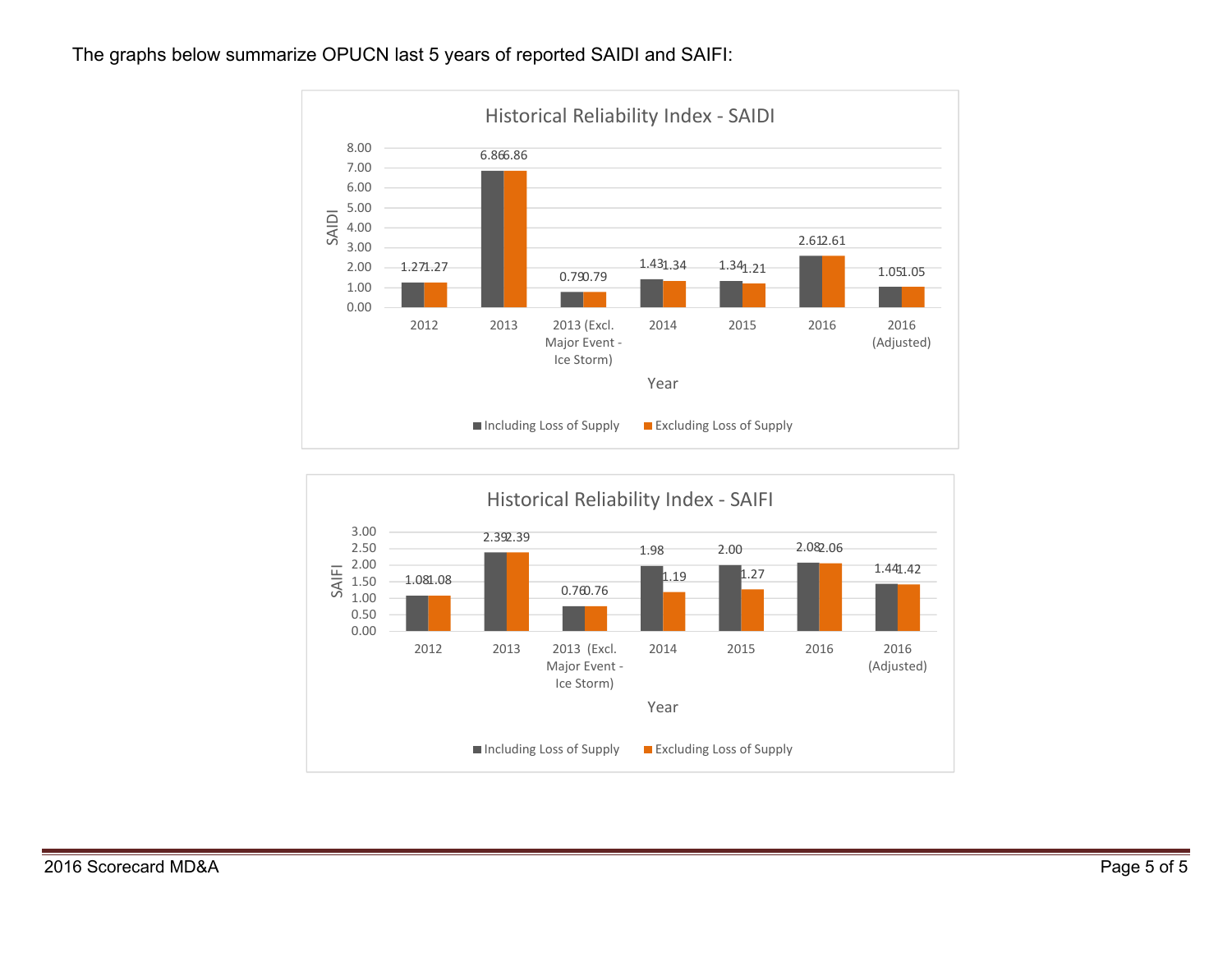## **Asset Management**

#### 0 **Distribution System Plan Implementation Progress**

In 2014, OPUCN filed an application with the OEB for a full review of its rates effective January 1, 2015. OPUCN submitted its Distribution System Plan (DSP) to the OEB as part of the application. The metric that OPUCN chose to most effectively reflect our performance in System Plan Implementation Progress, is the ratio of actual total capital expenditures made in a calendar year, over the total amount of planned capital expenditures for that calendar year. For the twelve months ended December 31, 2016, OPUCN spent 97% of its OEB approved capital budget for the year; which is 2% less than 2015 which was at 99%. The measure indicates that OPUCN stayed within its approved project spending plan while successfully delivering its capital program.

## **Cost Control**

#### $\bullet$ **Efficiency Assessment**

The total costs for Ontario local electricity distribution companies are evaluated by the Pacific Economics Group Research, LLC (PEG) on behalf of the OEB to produce a single efficiency ranking for each distributor. The performance rankings for 2016 are included in PEG's Empirical Research in Support of Incentive Rate-Setting: 2016 Benchmarking Update Report to the OEB issued on August 17, 2017.

The electricity distributors are divided into five groups based on the magnitude of the difference between their respective individual actual and predicted costs. Utilities whose actual costs are lower than predicted are characterized as efficient and are assigned to Group 1 (25% or more below predicted cost) or Group 2 (between 10% and 25%). Utilities that are considered average performers will be assigned to Group 3 (actual costs are within +/-10% of predicted costs). Utilities whose actual costs are higher than predicted will be assigned to Group 4 (between 10% and 25% above predicted cost) or Group 5 (in excess of 25% above predicted cost).

OPUCN continues to be ranked in Group 2, where a Group 2 distributor is defined as having actual costs less than 10% to 25% of predicted costs. OPUCN's goal is to sustain current efficiencies, and remain a cost-effective utility.

#### 0 **Total Cost per Customer**

Total cost per customer is evaluated by PEG on behalf of the OEB, and is calculated as the sum of OPUCN's capital and operating costs, divided by the total number of customers served. OPUCN's 2016 cost performance is \$546 per customer resulting in: an average annual increase of just over 2% for the reporting period 2012 through 2016; and, a 0.18% increase over the prior year.

Similar to most distributors in the Province, OPUCN has experienced increases in its total costs required to deliver quality and reliable services to customers although, as noted above, OPUCN's costs are ranked as efficient under PEG's assessment.

The renewal and growth of the distribution system, Province wide programs and costs required to address higher than normal customer growth in Oshawa have all contributed to increased capital expenditures and operating costs.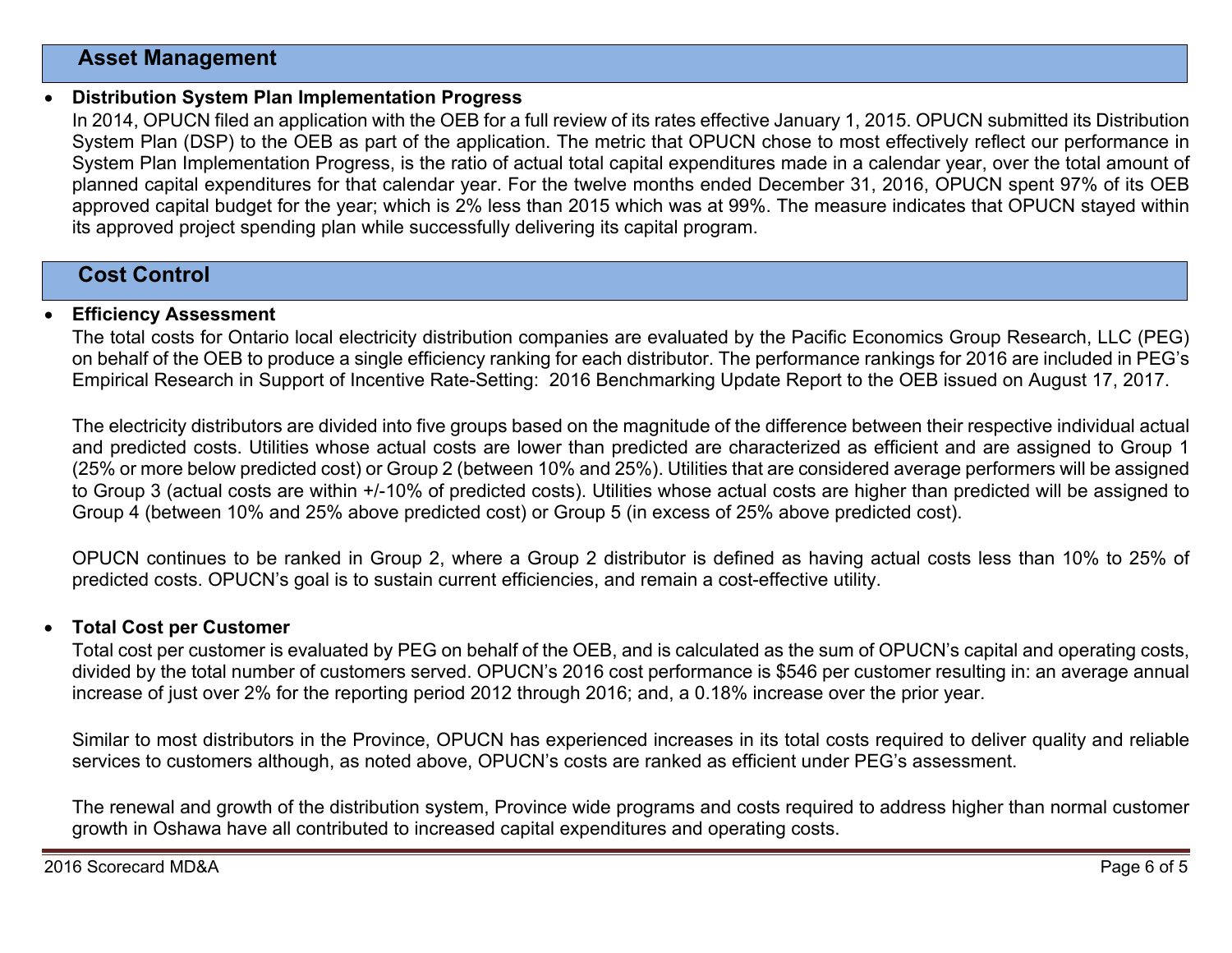In accordance with the OEB's decision on our Custom IR (incentive regulation) Cost of Service rate application, OPUCN will continue to replace distribution assets proactively along a carefully managed timeframe in a manner that balances system risks and customer value and add new infrastructure to address capacity constraints resulting from growth. OPUCN will also continue to implement productivity and improvement initiatives to help offset some of the costs associated with future system improvement, enhancements and growth.

### **Total Cost per Km of Line**

This measure uses the same total cost that is used in the Cost per Customer calculation above. The total cost is divided by the kilometers of line that OPUCN operates to serve its customers. OPUCN's 2016 rate is \$31,962 per Km of line which is an increase of 0.77% over the prior year.

OPUCN has been investing in infrastructure renewal at higher than normal rate over the last several years in response to its aging distribution system. As capital investments for replacement and rehabilitation of existing lines grows at a faster rate than additions of lines within OPUCN's service area, total cost per km of line has increased.

As reported in its Distribution System Plan (Custom IR Cost of Rate Application), OPUCN anticipates that renewal expenditures will normalize over the next five years.

## **Conservation & Demand Management**

OPUCN kicked-off the Conservation First Framework in 2016 with a mix of programs that focused on all segments of our customer base, including low or fixed income households.

Under the new 2016 to 2020 framework, OPUCN was assigned an energy savings target of 73 GWh. The achievement of this energy efficiency target is governed via an Energy Conservation Agreement (ECA). The IESO issued updates to the ECA in 2016, and OPUCN committed to the updated terms.

The following section describes the net cumulative energy savings that were achieved in each of 2015 (the preparatory year for the new framework) and 2016.

#### 0 **Net Cumulative Energy Savings (Janet)**

As per the IESO's Final 2015 Annual Verified Results Report, OPUCN achieved Net Verified Annual Energy Savings of 5,046.073 MWh, or 5.05 GWh in 2015. This represents a total of 6.91% achievement against the Conservation First Framework target. It is important to note that this number excludes the savings that were achieved by the Lakeridge Health Combined Heat and Power plant, which commissioned on December 31, 2015. The IESO's fourth quarter status report for 2015 estimates that the Lakeridge initiative will add an additional 9.87 GWh of savings to the 2015 results, bringing the savings total for the year to 15.02 GWh. These savings are still under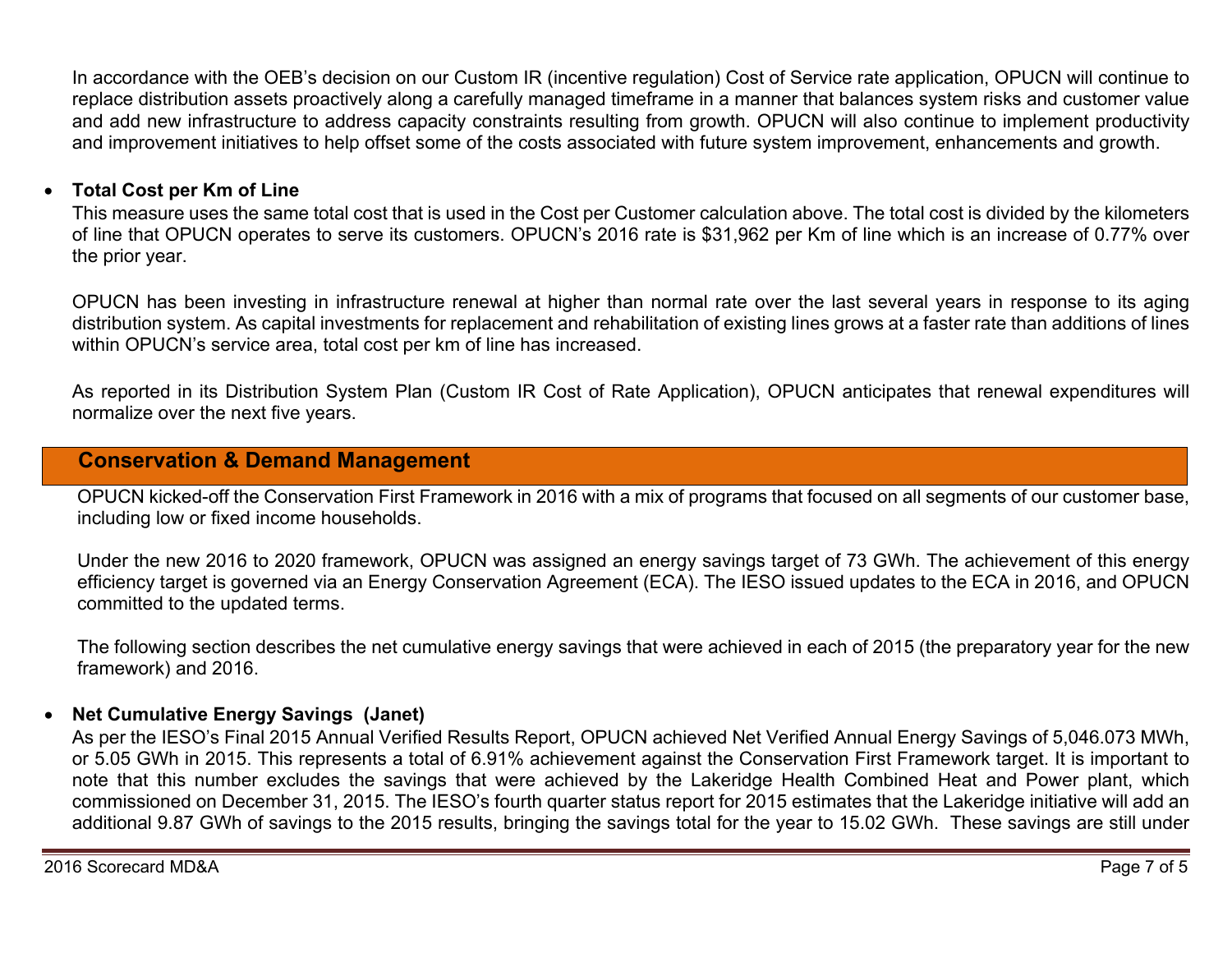IESO evaluation.

According to the IESO's Final Verified 2016 Annual LDC CDM Program Results Report, OPUCN earned 11,450 MWh in energy savings in 2016, or roughly 16% of the Conservation First Framework target.

OPUCN's total estimated energy savings for the Conservation First Framework as of December 31, 2016 is therefore 26.47 GWh, or 36% of the multi-year target.

## **Connection of Renewable Generation**

0 **Renewable Generation Connection Impact Assessments Completed on Time** 

Electricity distributors are required to conduct Connection Impact Assessments (CIAs) for renewable generation facilities >10kW within 60 days of receiving a complete application from the Generator. In 2016, OPUCN had no CIA connection request for renewable generation facilities >10kW.

0 **New Micro-embedded Generation Facilities Connected On Time** 

In 2016, OPUCN successfully connected 78 new micro-embedded generation facilities (microFIT and net-meter projects of less than 10 kW), all of which were connected within the prescribed time frame of five business days, in accordance with the Distribution System Code provisions. The minimum acceptable performance level for this measure is 90% of the time, and OPUCN has significantly exceeded the target. Our workflow to connect these projects is simplified and transparent with our customers. OPUCN works closely with its customers and their contractors to tackle any connection issues to ensure the project is connected on time.

## **Financial Ratios**

#### 0 **Liquidity: Current Ratio (Current Assets/Current Liabilities)**

As an indicator of financial health, a current ratio that is greater than 1 is considered good as it indicates that the company can pay its short term debts and financial obligations. Companies with a ratio of greater than 1 are often referred to as being "liquid". Generally, the higher the number, the more "liquid" and the larger the margin of safety to cover the company's short-term debts and financial obligations.

OPUCN's current ratio for 2016 remained at its 2015 level of 1.16. As reported last year, OPUCN issued long-term debt in 2015 to reposition its liquidity condition in preparation for planned future capital expenditure requirements. OPUCN monitors and manages its liquidity risk to ensure access to sufficient funds to meet operational and investing requirements.

#### $\bullet$ **Leverage: Total Debt (includes short-term and long-term debt) to Equity Ratio**

The OEB uses a deemed capital structure of 60% debt, 40% equity for electricity distributors when establishing rates. This deemed capital mix is equal to a debt to equity ratio of 1.5 (60/40). A debt to equity ratio of more than 1.5 indicates that a distributor is more highly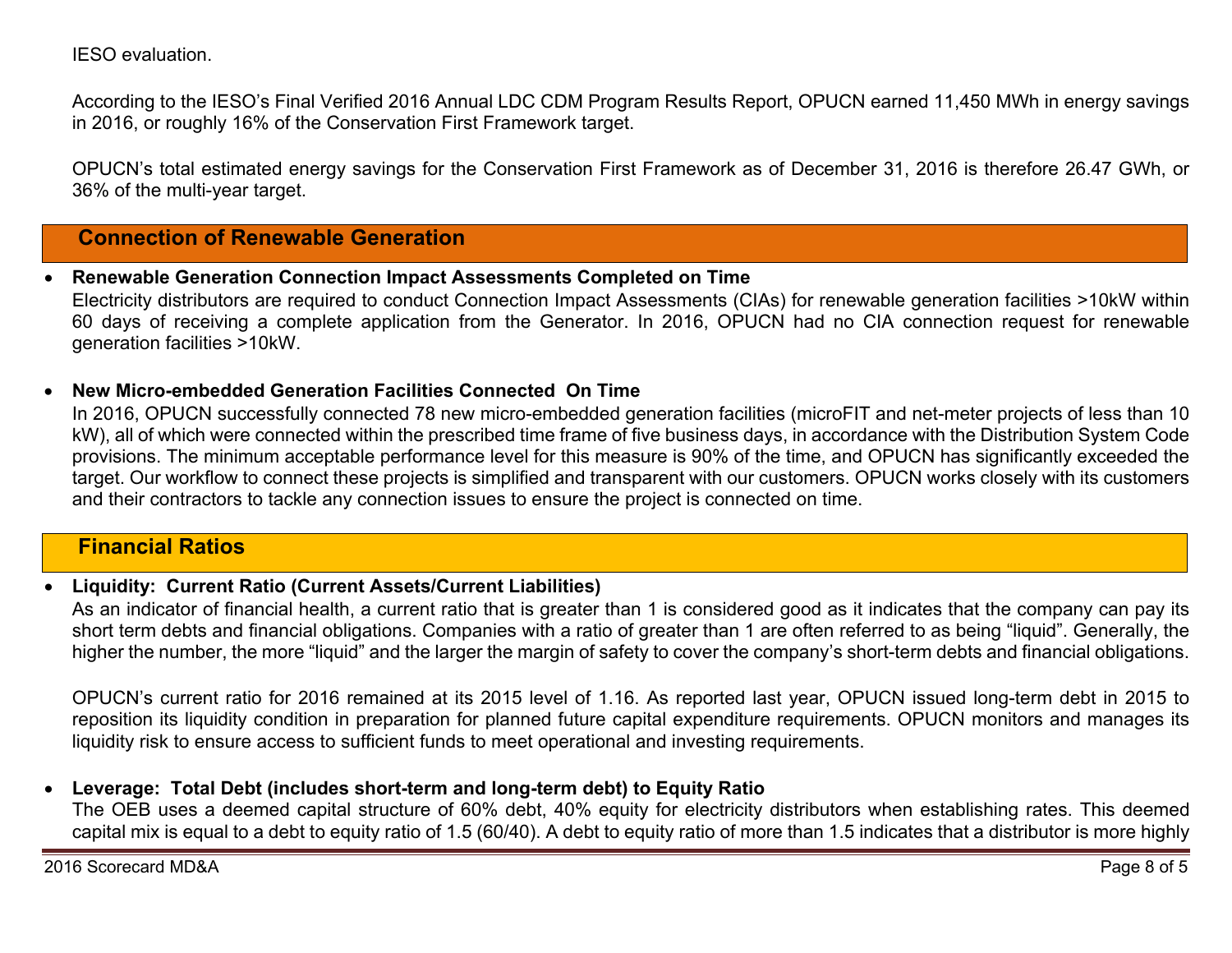levered than the deemed capital structure. A high debt to equity ratio may indicate that an electricity distributor may have difficulty generating sufficient cash flows to make its debt payments. A debt to equity ratio of less than 1.5 indicates that the distributor is less levered than the deemed capital structure.

OPUCN's debt to equity ratio for 2016 was 1.04 compared with 1.12 in 2015. OPUCN continues to be below the OEB's deemed capital structure, as the trend from 2012 to 2016 illustrates a debt to equity ratio of less than 1.5.

#### 0 **Profitability: Regulatory Return on Equity – Deemed (included in rates)**

OPUCN's current distribution rates were approved by the OEB and include an expected regulatory return on equity (ROE) of 9.30%, which is based on the OEB's deemed capital structure of 60% debt and 40% equity as noted earlier. The OEB allows a distributor to earn within +/- 3% of the expected return on equity. When a distributor performs outside of this range, the actual performance may trigger a regulatory review of the distributor's revenues and costs structure by the OEB.

### **Profitability: Regulatory Return on Equity – Achieved**

OPUCN's ROE for 2016 and 2015 was 9.97% and 7.59% respectively compared with a regulatory ROE of 9.30% for the same period. Results were well within the expected ROE set out by the OEB.